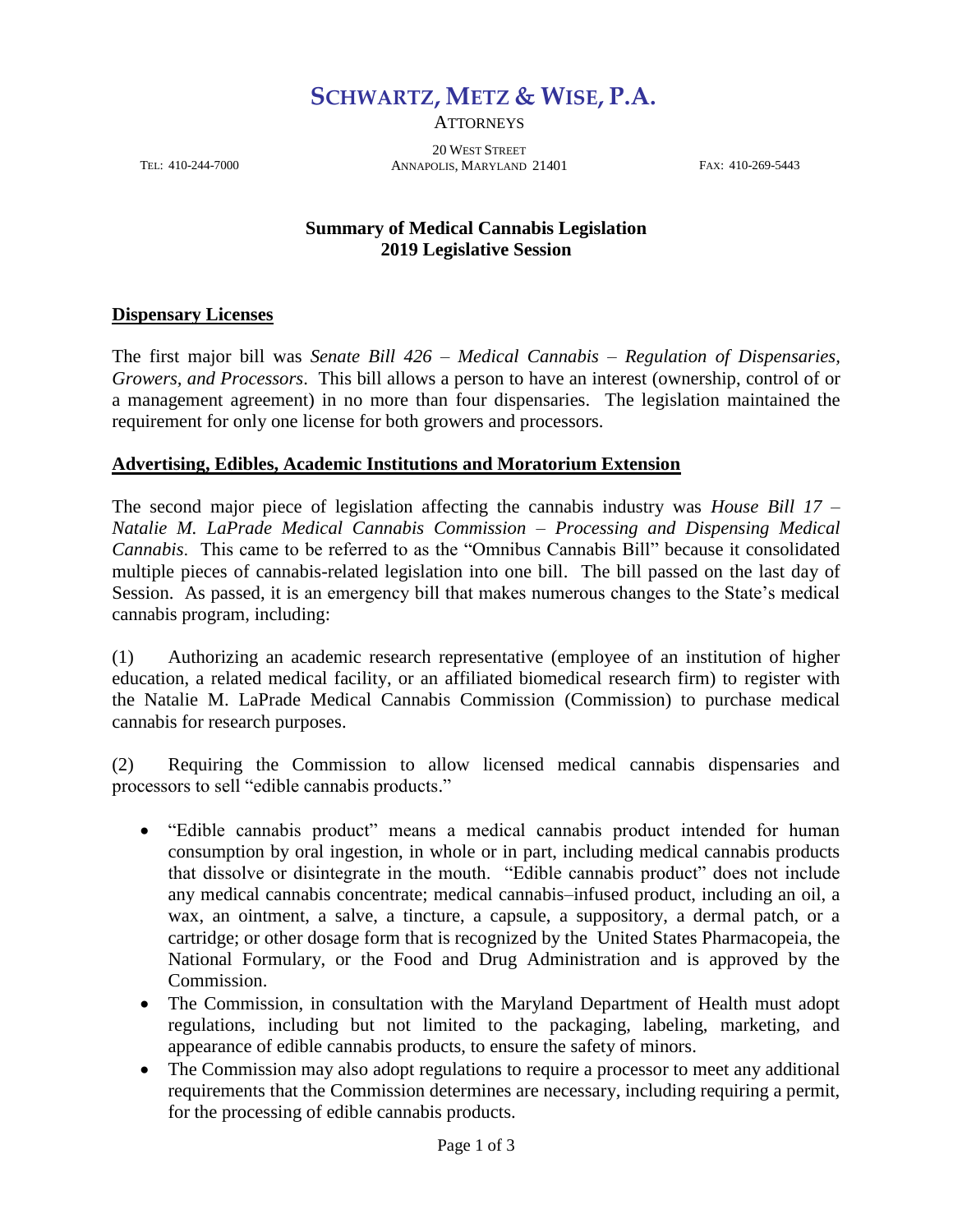(3) Increasing the length of time from two to three years a medical cannabis license holder must be actively engaged in the industry before selling or transferring ownership of the license.

(4) Adding the revocation of mandatory supervision, parole or probation to the legal protections for individuals participating in the State's medical cannabis program.

- (5) Restricting medical cannabis advertising as follows:
	- All advertisements for medical cannabis, medical cannabis products, edible cannabis products, or medical cannabis–related services that make therapeutic or medical claims must: (1) be supported by substantial clinical evidence or substantial clinical data; and (2) include information on the most significant side effects or risks associated with the use of cannabis.
	- An advertisement for a grower, a processor, a dispensary, an independent testing laboratory, a certifying provider, or a third–party vendor may not:
		- o Make any statement that is false or misleading in any material way or is otherwise a violation of §§ 13–301 through 13–320 of the Commercial Law Article (abusive, deceptive, unfair trade practices).
		- o Contain a design, an illustration, a picture, or a representation that:
			- encourages or represents the recreational use of cannabis;
			- targets or is attractive to minors, including a cartoon character, a mascot, or any other depiction that is commonly used to market products to minors;
			- displays the use of cannabis, including the consumption, smoking, or vaping of cannabis;
			- encourages or promotes cannabis for use as an intoxicant; or
			- is obscene.
		- o All advertising for medical cannabis, medical cannabis products, or edible cannabis products must include a statement that the product is for use only by a qualifying patient.
	- Any website owned, managed, or operated by a certifying provider, dispensary, grower, or processor must employ a neutral age–screening mechanism that verifies that the user is at least 18 years of age, including by using an age–gate, age–screen, or age verification mechanism.
	- An advertisement placed on social media or a mobile application must include a notification that:
		- o A person must be at least 18 years old to view the content; and
		- o Medical cannabis is for use by certified patients.
	- These requirements do not apply to an advertisement placed on property owned or leased by a dispensary, grower, or processor.
	- Any advertisement for medical cannabis, medical cannabis products, edible cannabis products, or medical cannabis–related services may not be placed within 500 feet of:
		- o A substance abuse or treatment facility;
		- o A primary or secondary school or a child care center licensed or a family child care home; or
		- o A playground, recreation center, library, or public park.